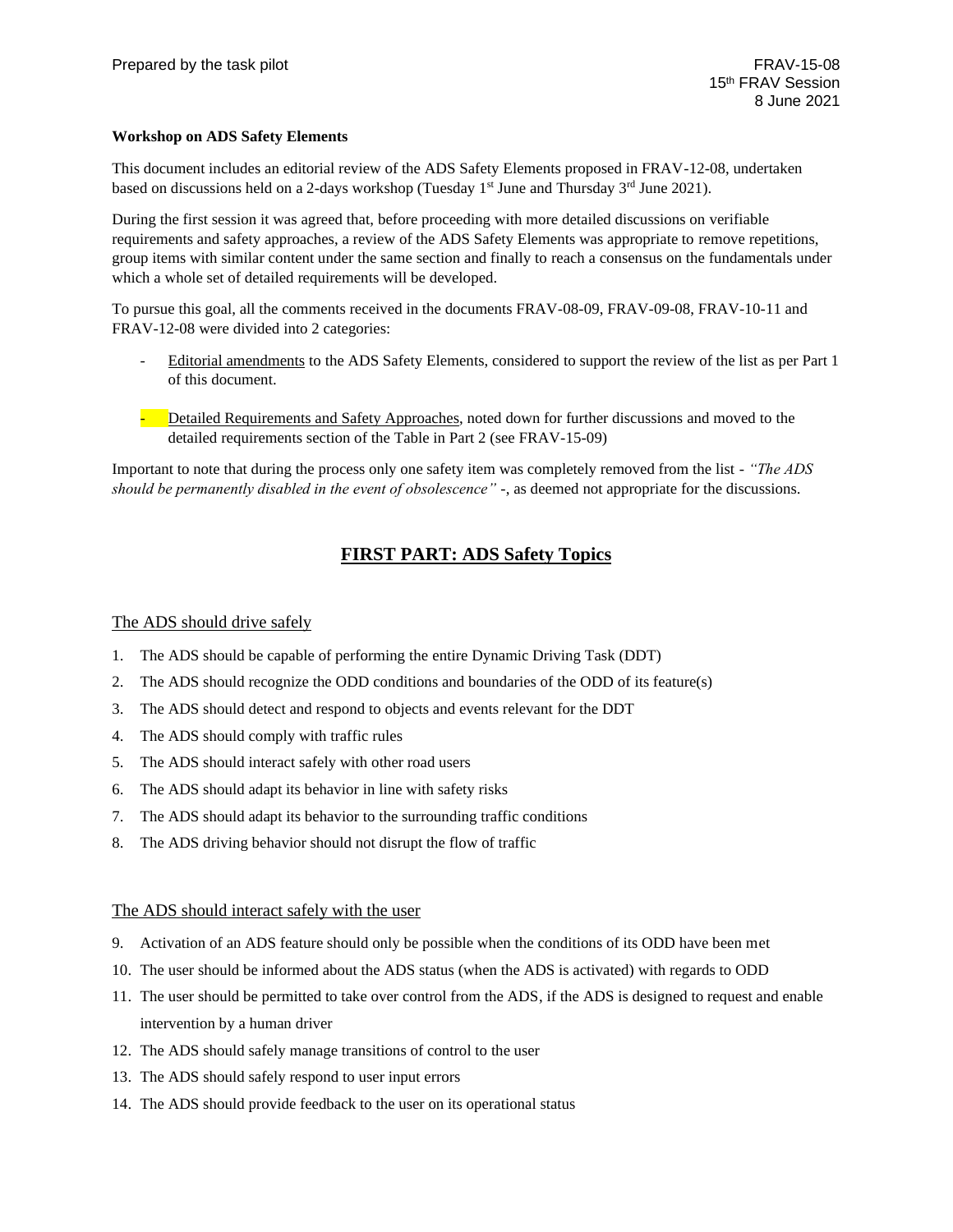- 15. The ADS should warn the user of failures to fulfill user roles and responsibilities
- 16. ADS vehicles that may operate without a **[user-in-charge/in-vehicle driver]** should provide means for occupant communication with **[a remote operator/user-in-charge/human driver/remote assistance personnel]**

#### The ADS should manage safety-critical driving situations

- 17. The ADS should execute a safe fallback response in the event of a failure of the ADS and/or other vehicle system that prevents the ADS from performing the DDT
- 18. In the absence of a fallback-ready user, the ADS should fall back directly to a Minimal Risk Condition if a failure of the ADS and/or other vehicle system prevents the ADS from performing the DDT
- 19. If the ADS is designed to request and enable intervention by a human driver, the ADS should execute an MRM in the event of a failure in the transition of control to the user
- 20. The ADS should signal its intention to place the vehicle in an MRC
- 21. Pursuant to a traffic accident, the ADS should stop the vehicle

#### The ADS should safely manage failure modes

- 22. The ADS should detect **and respond** system malfunctions and abnormalities
- 23. The ADS should be protected from unauthorized access
- 24. Provided a failure does not **significantly** compromise ADS performance, the ADS should respond safely to the presence of a **[faults/failure]** in the system
- 25. The ADS should signal major **[faults/failures]** and resulting operational status.

#### The ADS should maintain a safe operational state

- 26. **[The ADS should signal required system maintenance to the user.]**
- 27. **[The ADS should be accessible for the purposes of maintenance and repair to authorized persons.]**
- 28. ADS safety should be ensured in the event of discontinued production/support/maintenance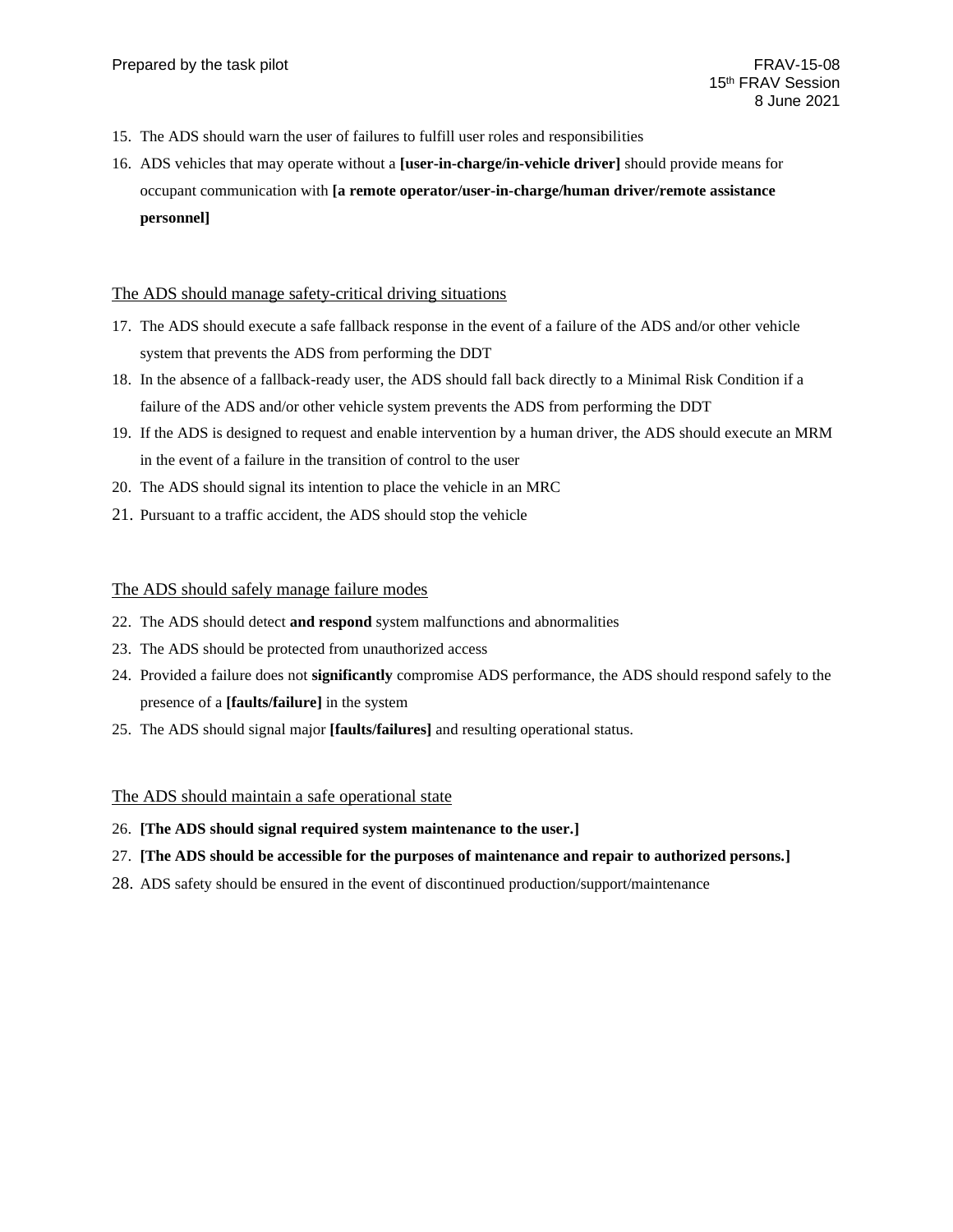# **SECOND PART: Detailed Requirements**

|                                              | <b>Performance Topic</b>                                                                                      | <b>Detailed Requirements</b> | Measurable / Verifiable Criteria |  |  |
|----------------------------------------------|---------------------------------------------------------------------------------------------------------------|------------------------------|----------------------------------|--|--|
| The ADS should drive safely                  |                                                                                                               |                              |                                  |  |  |
| $\mathbf{1}$                                 | The ADS should be capable of performing the<br>entire Dynamic Driving Task (DDT)                              |                              |                                  |  |  |
| $\overline{2}$                               | The ADS should recognize the ODD conditions<br>and boundaries of the ODD of its feature(s)                    |                              |                                  |  |  |
| 3                                            | The ADS should detect and respond to objects<br>and events relevant for the DDT                               |                              |                                  |  |  |
| 4                                            | The ADS should comply with traffic rules                                                                      |                              |                                  |  |  |
| 5                                            | The ADS should interact safely with other road<br>users                                                       |                              |                                  |  |  |
| 6                                            | The ADS should adapt its behavior in line with<br>safety risks                                                |                              |                                  |  |  |
| $\overline{7}$                               | The ADS should adapt its behavior to the<br>surrounding traffic conditions                                    |                              |                                  |  |  |
| 8                                            | The ADS driving behavior should not disrupt the<br>flow of traffic                                            |                              |                                  |  |  |
| The ADS should interact safely with the user |                                                                                                               |                              |                                  |  |  |
| 9                                            | Activation of an ADS feature should only be<br>possible when the conditions of its ODD have<br>been met       |                              |                                  |  |  |
| 10                                           | The user should be informed about the ADS<br>status (when the ADS is activated) with regards to<br><b>ODD</b> |                              |                                  |  |  |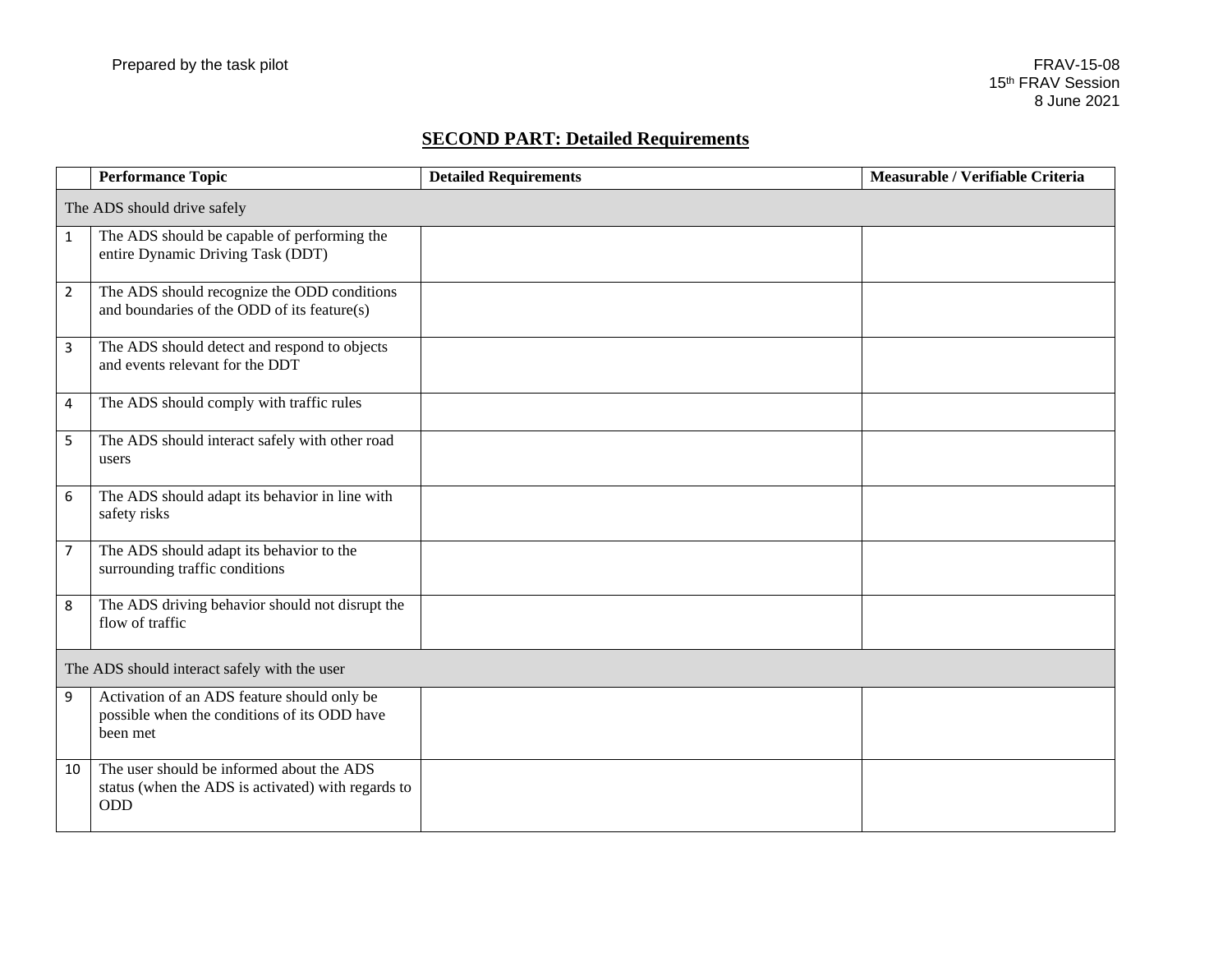| 11 | The user should be permitted to take over control<br>from the ADS, if the ADS is designed to request<br>and enable intervention by a human driver                                                                        |  |
|----|--------------------------------------------------------------------------------------------------------------------------------------------------------------------------------------------------------------------------|--|
| 12 | The ADS should safely manage transitions of<br>control to the user                                                                                                                                                       |  |
| 13 | The ADS should safely respond to user input<br>errors                                                                                                                                                                    |  |
| 14 | The ADS should provide feedback to the user on<br>its operational status                                                                                                                                                 |  |
| 15 | The ADS should warn the user of failures to<br>fulfill user roles and responsibilities                                                                                                                                   |  |
| 16 | ADS vehicles that may operate without a [user-<br>in-charge/in-vehicle driver] should provide<br>means for occupant communication with [a<br>remote operator/user-in-charge/human<br>driver/remote assistance personnel] |  |
|    | The ADS should manage safety-critical situations                                                                                                                                                                         |  |
| 17 | The ADS should execute a safe fallback response<br>in the event of a failure of the ADS and/or other<br>vehicle system that prevents the ADS from<br>performing the DDT                                                  |  |
| 18 | In the absence of a fallback-ready user, the ADS<br>should fall back directly to a Minimal Risk<br>Condition if a failure of the ADS and/or other<br>vehicle system prevents the ADS from<br>performing the DDT          |  |
| 19 | If the ADS is designed to request and enable<br>intervention by a human driver, the ADS should<br>execute an MRM in the event of a failure in the<br>transition of control to the user                                   |  |